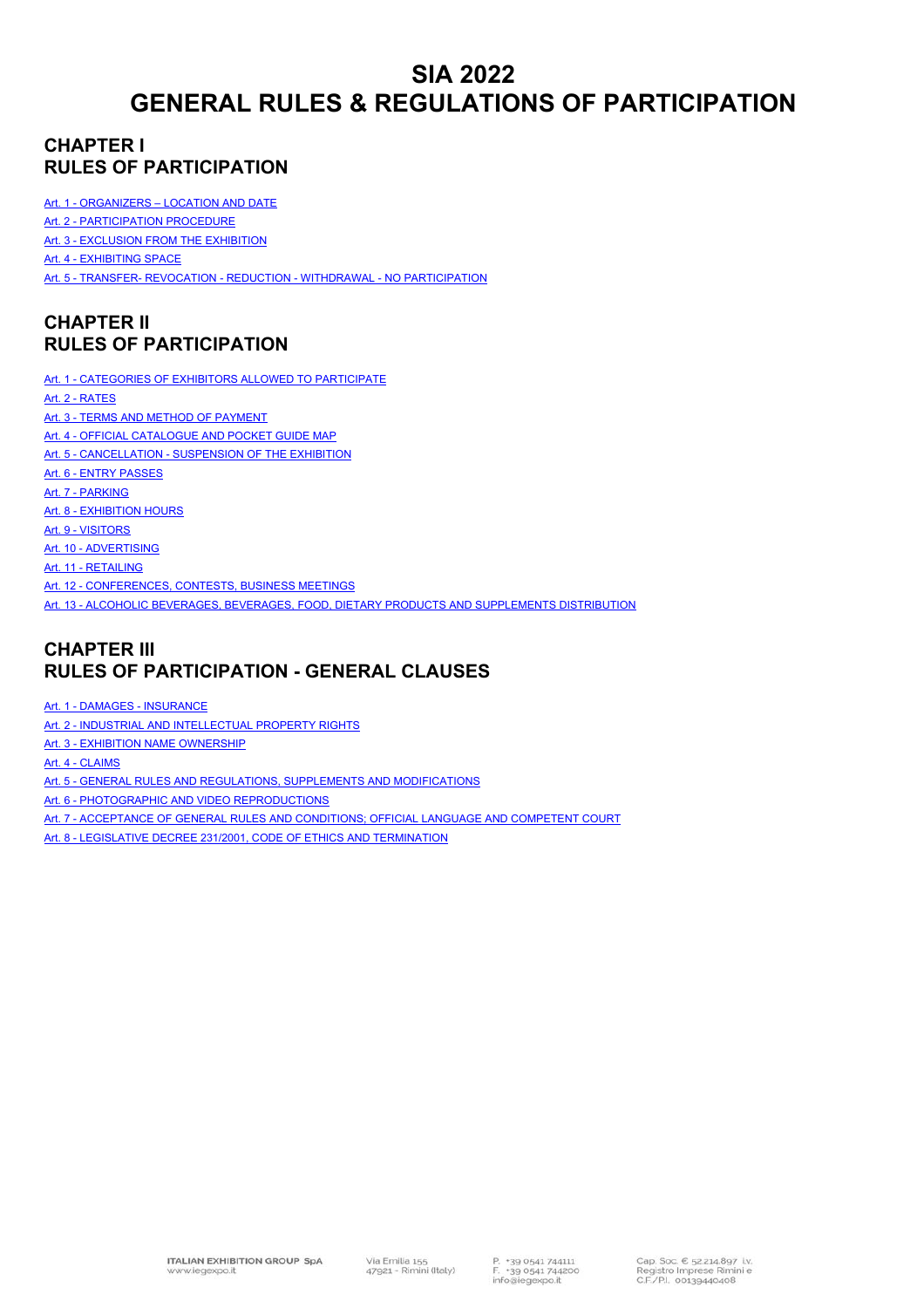## **GENERAL RULES & REGULATIONS OF PARTICIPATION SIA 2022**

## **CHAPTER I - RULES OF PARTICIPATION** cod. ref: RGE\_SIA22

#### **Art. 1. - ORGANIZERS - LOCATION AND DATE**

Italian Exhibition Group S.p.A., Via Emilia 155, 47921 Rimini. Share Capital: € 52.214.097 (fully paid up), VAT Code 00139440408, Rimini Companies Register no. 00139440408, hereinafter also called "Organizer" , organises in Rimini Expo Centre "SIA HOSPITALITY DESIGN", hereinafter "the Exhibition", scheduled from 12th to 14<sup>th</sup> October 2022.

#### **Art. 2 - PARTICIPATION PROCEDURE**

#### **2.1 APPLICATION FOR PARTICIPATION - rules for the contracting parties**  Companies that intend participating in the expo can apply by sending the following

documentation (in pdf format) via e-mail to expo@iegexpo.it:

2.1.1 an application form (which can be downloaded from the expo's Web site), correctly completed and appropriately undersigned in every part, with company stamp and signature of the legal representative, as well as these expo Rules and Regulations.

The Organizer reserves the right to relegate incomplete forms to a waiting list.

Applications will be examined for as long as exhibit space is available.

The Organizer reserves the right to not accept further special requests entered by the contracting party in the "Notes" section.

The Organizer reserves the right to reject applications if there are outstanding administrative ssues.

With the indication of a different billing name on the invoices/fiscal documents, the contracting party/ declares to Italian Exhibition Group Spa that he/she will assess the proposal of participation that will be sent to him/her, in the interest of the person in whose name the invoice/fiscal document is issued, and by whom he/she has been commissioned.

In the event of any dispute on behalf of the person in whose name the invoice is issued, the contracting party/participant undertakes to settle any outstanding matters with Italian Exhibition Group SpA directly and personally.

## **2.2 PARTICIPATION PROPOSAL**

**2.2.1 RULES FOR PARTICIPANTS**  Applicants will be informed they have been accepted to participate and notified

of the allocated exhibition space via the document titled "proposta di partecipazione" or "participation proposal."

The participation proposal once filled in, signed and returned to expo@iegexpo.it by the date indicated therein constitutes an official participation contract.

It must be noted that, when sending the proposal for participation, it is necessary to also arrange payment of the deposit, unless already paid within the deadlines indicated in the participation application. In this case, the deposit does not give any right to the benefits indicated in the Exhibiting Area Request Form of the application for participation.

With the indication of a different billing name on the invoices/fiscal documents, the participant declares to Italian Exhibition Group Spa that he/she will participate in the expo, in the interest of the person in whose name the invoice/fiscal document is issued, and by whom he/she has been commissioned.

In the event of any dispute on behalf of the person in whose name the invoice is issued, the contracting party/participant undertakes to settle any outstanding matters with Italian Exhibition Group SpA directly and personally

#### **2.2.2 RULES FOR CONTRACTING PARTIES RECEIVING SPACE IN LIEU OF PAYMENT (CONTRA DEALS):**

Contracting parties have to:

- send via e-mail to expo@iegexpo.it the appropriate form received from the Organizer, correctly completed and undersigned throughout, with the company stamp and the signature of the Legal Representative, as well as these Rules and Regulations;
- invoice for receipt of space in lieu of payment (contra-deals), pursuant to the agreements with the Exhibition Manager, made out to Italian Exhibition Group S.p.A., registered offices Via Emilia 155, 47921

The Organizer reserves the right to reject applications if there are outstanding administration issues.

#### **ART.3 - EXCLUSION FROM THE EXHIBITION OR NON-PROVISION OF SERVICES**

#### **3.1 REQUISITES OF APPLICATION REQUESTS**

The Organizer reserves the right to not accept the application request, in the following cases:

- 3.1.1 the presentation of an application form that is not correctly completed and appropriately undersigned in every part, with the company stamp and signature of the legal representative.
- 3.1.2 the contracting party's rejection of the pre-arranged exhibiting rates and formats as indicated in Chapter II Art. 2
- 3.1.3 the Organizer also reserves the right to not accept the application request for particularly important exhibition organization reasons, including the case of applications presenting product categories not relevant to those covered by the event.
- 3.1.4 in the event of non-compliance or ineffective fulfilment, even if partial, of the behaviour obligations and duties expressed in the code of ethics as per Chapter III Art. 8.

In the above-mentioned cases 3.1.1, 2, 3, 4, the company will be refunded any deposit paid.

#### **3.2 ORGANIZER'S WITHDRAWAL**

The contracting parties agree that the Organizer reserves the right to withdraw the signed proposal of participation if:

- 3.1.1 it has not been sent to the organizer within the deadline foreseen by the application for participation;
- 3.1.2 the company has not paid the necessary deposit within the deadline foreseen by the application for participation or when sending the undersigned proposal**;**  3.1.3 there are important organization reasons.

In cases as per points 3.2.1 and 3.2.3, the company will be refunded any deposit made for application, without any other sum being due for withdrawal and the Organizer will have the faculty to use the previously allocated area and assign it to other interested parties.

> **ITALIAN EXHIBITION GROUP SpA** legexpo.it

Via Emilia 155<br>47921 - Rimini (Italy)

#### **3**.**3 ANNULMENT OF THE PROPOSAL OF PARTICIPATION**

The contracting parties agree that the Organizer will have the right to annul the undersigned proposal of participation, with a written communication to the Participant, in the event of failure to comply or ineffective fulfilment (even if partial) on behalf of the Participant of the behaviour obligations and duties expressed in the aforementioned code of ethics, as per Chap. III Art. 8. For the participant, such noncompliance will result in the contract being terminated ipso iure, as it constitutes a serious breach of contract, as per art. 1456 of Italian Civil Law.

#### **3.4 PAYMENT OF BALANCE**

D) In the event of failure to pay the balance within the deadline indicated in Chap. II Art.3, the Organizer reserves the right to:

- 3.4.1 forbid the Participant or any stand fitters commissioned by the Participant to set up and fit out the stand. In the case of fitted areas (shell schemes) provided by the Organizer and/or other companies of the IEG group, to not personalize the stand with the participant's distinctive symbols/brands/logos.
- 3.4.2 Not provide the requested technical services.

#### **3.5 OUTSTANDING ADMINISTRATIVE MATTERS**

It is specified that, in the case of outstanding administrative matters, even those also due to previous dealings with the Italian Exhibition Group, or in the case in which it is seen that the company is in a clear state of insolvency, the Organizer reserves the following rights:

- 3.5.1 non-acceptance of the application form,
- 3.5.2 later non-acceptance of the undersigned participation proposal,
- 3.5.3 non-acceptance of application by participants with contra-deal arrangements,
- 3.5.4 forbidding the Participant or any stand fitters commissioned by the Participant to set up and fit out the stand.

In the cases of art. 3.4 and art. 3.5, no compensation will be due to the company for any reason and the Organizer will have the right to retain any sum already paid for participation in the expo as partial or complete compensation for the previous outstanding debts.

#### **3.6 COMMUNICATION**

In all the aforementioned cases, the Organizer will take steps to give adequate written communication.

#### **Art. 4 - EXHIBITING SPACE 4.1 EXHIBITION LAYOUT**

Exhibition layout is at the final discretion of the Organizer, including space that may be arranged in other areas of the exhibition centre.

For expo layout requirements, the Organizer has the right, according to its undisputable judgement, to modify/reduce the standard width of passageways in some halls and some areas in the halls without compromising their safety and visitor circulation and without Participants being able to raise any objection regarding the matter**.**

#### **4.2 STAND ALLOCATION**

Exhibition space allocation is decided by the Organizer, taking into consideration the overall interests of the Exhibition, the order in which application are received, the area requested and, wherever possible, preferences expressed by the contracting party.

It should also be noted that the floorplan attached to the participation proposal is to be considered provisional, since the neighbouring areas and stands are subject to change.

#### **4.3 MODIFICATION, REDUCTION, REPLACEMENT OF SPACE**

Even in the case of proposal acceptance by the participant, the Organizer nevertheless reserves the right to move, vary or modify the area allocated, in the interest of the show and its assured success.

The number of open stand sides may be modified if required by the Exhibition layout.

The Organizer reserves the right, to be exercised at its sole discretion at any time<br>and therefore even during the exhibition if its layout is modified or for other and therefore even during the exhibition, if its layout is modified, or for reasons, to change or to reduce any space already allocated or replace it with another, even in a different area.

In the event of any of these cases occurring, participants will only have the right to the possible refund of a sum corresponding to the difference between what has already been paid as a participation fee and the effective cost of the area allocated to them.

#### **4.4 PARTICULAR EXHIBITING CONDITIONS**

In order to guarantee the right lighting of the space, the organizer has the faculty of partially blacking-out the halls. Should they consider it necessary, participants positioned in the second half of the aforementioned halls must personally arrange for more lighting on their stands.

#### **Art. 5 - TRANSFER - ANNULMENT - REDUCTION - WITHDRAWAL - NO PARTICIPATION 5.1 TRANSFER**

Stands or parts thereof may not be sublet or allocated, even free of charge, without prior authorisation from the Organizer.

#### **5.2 ANNULMENT**

Any Contracting party who, after having submitted an application for participation. intends withdrawing it must inform the Organizer rapidly, in writing. In this case, any deposit paid will be reimbursed.

#### **5.3 REDUCTION**

Participants who request a reduction in the space allocated in the participation proposal must promptly inform the Organizer in writing, stating the reasons for these changes.

In this case, the Organizer reserves the right to not accept the request or to accept it and:

5.3.1 reduce the area, maintaining the allocated position and considering the excess space free to be rented.

5.3.2 allocate a new space compatible with the expo layout, considering the space previously involved in the contract free to be rented

In the above cases, the sum to be paid will be recalculated according to the new area and position allocated.

#### **5.4 WITHDRAWAL**

+39 0541 744200 info@iegexpo.it

Cap. Soc. € 52.214.897 i.v. Registro Imprese Rimini e C.F./P.I. 00139440408

+39 0541 744111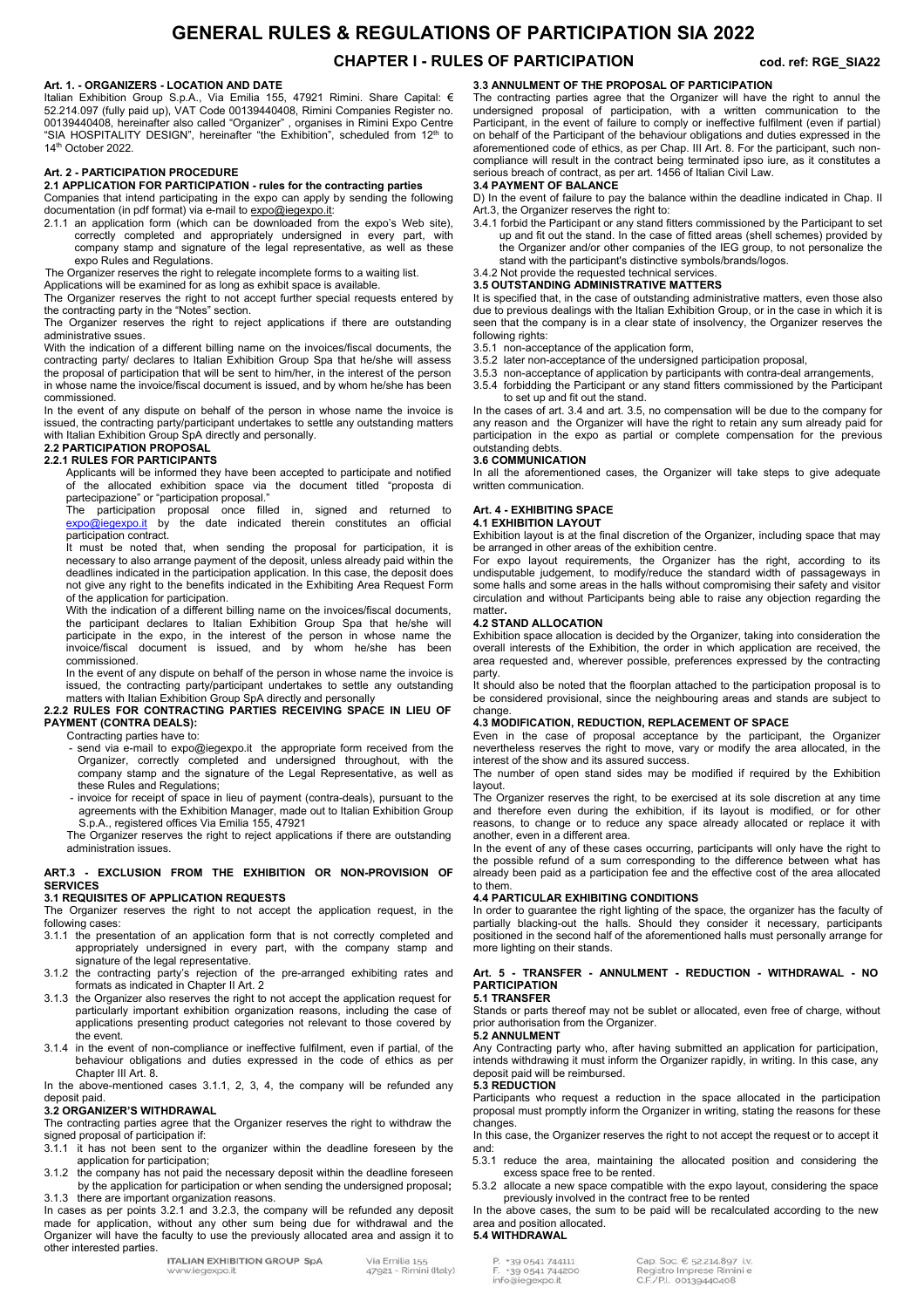# **GENERAL RULES & REGULATIONS OF PARTICIPATION SIA 2022**

## CHAPTER I - RULES OF PARTICIPATION cod. ref: RGE\_SIA22

Participants who, after having undersigned the proposal for participation, want to cancel participation in the exhibition, must promptly inform the Organizer, always in writing, stating the reasons for these changes.

Cancellation of participation entails the payment of specific penalties (without prejudice to further damages) as follows:<br>5.4.1 If the written cancellation reaches the Organizer no later than 10<sup>th</sup> July 2022,

- the penalty will be equal to an amount corresponding to the registration fee. 5.4.2 If the written cancellation reaches the Organizer after  $11<sup>th</sup>$  July 2022 and no
- later than 8<sup>th</sup> August 2022, the penalty will be equal to an amount corresponding to the deposit as established in the signed exhibiting proposal. The amount of the penalties established above at points 5.4.1 and 5.4.2 will be

retained from the deposit paid, specifying that in the event of that being insufficient or not paid at all, the difference or the entire amount due must be paid within 30 days of the date of written cancellation of participation.

- Any sum remaining from deposits paid will be reimbursed by the Organizer.
- 5.4.3 Moreover, if the cancellation reaches the Organizer on or after 9<sup>th</sup> August 2022, the penalty will be equal to an amount corresponding to the entire balance due as established in the signed exhibiting proposal.

5.4.4 In the event of participation proposals being signed for acceptance starting from the date of 9<sup>th</sup> August 2022, any eventual cancellation will involve a

penalty equal to the entire amount due as established in the signed proposal. The above mentioned sums at points 5.4.3 and 5.4.4 due as penalties must be paid at the time of receiving the relative invoice.

#### **5.5 NO PARTICIPATION**

Participants who have not occupied their area or begun set-up within 12 noon on the day before the inauguration will be considered defaulting to all effects and, without prejudice to greater damages, will be obliged to pay as a penalty, where they have not already done so, the sum equal to the entire participation fee; in this eventuality, the Organizer will also have the faculty to use the aforementioned area, assigning it to other interested parties.

#### **5.6 CONTRA DEALS WITHDRAWAL**

In the event of cancellation, participants receiving space in lieu of payment will be subject to the conditions agreed to in the relative contract.  $a$ greed to in the relative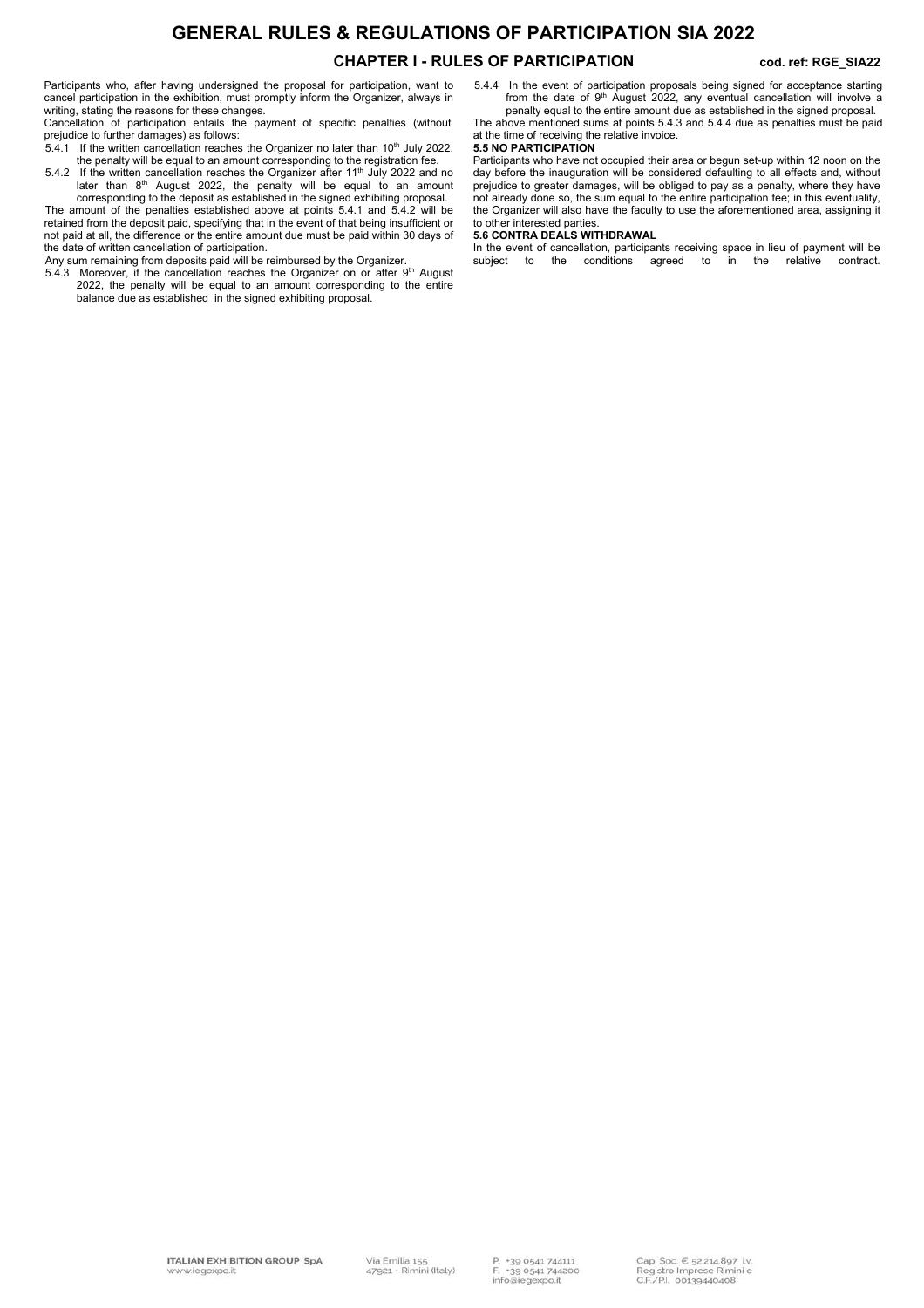## **GENERAL RULES & REGULATIONS OF PARTICIPATION SIA 2022**

**CHAPTER II - RULES OF PARTICIPATION** 

#### **ART. 1 CATEGORIES OF EXHIBITORS ALLOWED TO PARTICIPATE**

Participants must be:

- 1.1 companies exhibiting products and services they manufacture/produce themselves or their agents; exclusive Italian agents, retailers for foreign companies.
- 1.2 trade associations, financial organisations and bodies whose institutional role is the promotion, research and increasing awareness for this specific sector and its services.
- 1.3 With regard to points 1.1 and 1.2, it is specified that:
- 1.3.1 Participants are obliged to exhibit and market only and exclusively new products, machinery and equipment, i.e. not previously used for commercial purposes by other owners/managers/venues.
- 1.3.2 Every product, machine and service shown during exhibition property of exhibiting companies or those represented or hosted by them - must conform to the Exhibition trade sector list.
- 1.3.3 representatives are obliged to indicate in the catalogue entry the list of companies they represent and whose products they intend exhibiting. The Organizer reserves the right at any time to request the registered agency agreement or documentation proving this type of relationship;
- 1.3.4 companies can request to host other companies on their stands by stating this compulsorily using the co-Participant application form. The Organizer reserves the right to authorize this or not.

In the event of the Organizer's staff ascertaining any infringement of the obligation in points 1.3.1, 1.3.2, 1.3.3 and 1.3.4, the Organizer reserves the right to start proceedings to seek compensation for the damages.

Any and all responsibility consequent to this, in relation to companies that are guests and/or part of groups, is to be intended as totally borne by the host company and/or the body organizing the group

#### **Art. 2 – RATES**

Exhibition areas are all easy to see and access.

Exhibit spaces with an area of 16 sq.m. or less are sold complete with stand fittings; therefore all companies requesting an exhibit area of 16 square metres or less must take a pre-fitted stand package (shell scheme) provided by the Organizer, as indicated in the application form.

The participation fee for indoor areas in the Expo Centre Hall for the entire event is as follows:

| Prefitted stand |            |            |
|-----------------|------------|------------|
|                 | $16$ sq.m  | 32 sq.m    |
| type. A4        | € 4,150.00 | € 7,685.00 |

The name published on the official catalogue will be printed on the front plate. Any renunciation of the pre-fitted stand must be communicated within and no later than August 30th 2022; after this date a penalty will be applied for dismantling the stand:

€ 850.00+Vat for 16sqm

€ 700.00+Vat for 32sqm

The price applied in the case of waiving the pre-fitted stand does not entail any price reduction and is that of the pre-fitted purchased package

The participation fee for indoor floor space of 32 sq.m and more (bare area), in the Expo Centre halls for the entire event is as follows:

32 sq.m area: € 5,935.00

48 sq.m area: € 8,645.00 64 sq.m area: € 11,245.00

96 sq.m area: € 16,455.00

Red Area surcharge: 10% surcharge on the total cost of the area, including any corner supplement, for stands located between two main aisles (1° and 2° security door)

Red Area surcharge: 3% surcharge on the total cost of the area, including any corner supplement, for stands located on the second main aisle (2° security door).

Aisle space occupied (subject to authorisation by Rimini Expo Centre Operations Department) by carpeting or overhead linking structures will be invoiced at 25% or 50% of the official rate, at the discretion of the Organizer. The percentage will depend on the stand design.

The second level of two-storey stands (subject to authorisation by Rimini Expo Centre Operations Department) will be invoiced at 50% of the area fee.

Participants must pay a registration fee of  $\epsilon$  125.00 which includes: insurance as specified in Chap. II Part 4 Art. 1, participants badges in line with the space purchased, business meetings, n° 1000 web invitations ticket, printed invitation ticket (on request), inclusion in paper and online catalogues, local advertising tax, wi-fi connection.

Participants who, subject to the Organizer's authorization, host other companies on their stands are required to pay the sum of  $\epsilon$  1,350.00 as well as the registration fee, for each company hosted.

Moreover, a hospitality fee and a registration fee will be charged to Participants who host companies not declared in the co-Participants application form on their stand without authorisation from the Organizer.

Other exhibiting formats and services with relative costs are indicated in the application for participation forms "Exhibiting Rates Form" and "Advertising Rates Form").

Aforesaid costs do not include VAT.

### **Art. 3 - TERMS AND METHOD OF PAYMENT**

**3.1 PAYMENT OF EXHIBIT AREA**  Payment of the deposit and the remainder of the sum indicated on the countersigned proposal of participation must be made via:

bank transfer, made out to: Italian Exhibition Group S.p.A., Bank: BANCA POPOLARE DELL'EMILIA ROMAGNA

Address: Via Caduti di Marzabotto, 47 – 47922 Rimini - ITALY

Code IBAN: - IT 28 N 05387 24202 000002218121

Code BIC /SWIFT: BPMO IT 22

indicating the reason for payment as "ANTICIPO/SALDO (deposit/ balance) SIA 2022" along with the Participant's trading name and any CODICE ANAGRAFICO COMMERCIALE ESPOSITORE (exhibitor's commercial code) appearing in the participation proposal sent by Italian Exhibition Group S.p.A.

participation proposal some y nature. Exhibition steep sign in When this deposit is received, an invoice will be issued for the am7unt paid.

The balance must be settled, also by bank transfer, no later than 1<sup>st</sup> September **2022**.

FaiIure to pay the balance results in the provisions foreseen in Chapter I Art. 3.4. **3.2 PAYMENT OF TECHNICAL SERVICES** 

Any technical services included in the participation proposal must be paid in the same way as the stand al point 3.1 (deposit followed by balance settlement).

Outstanding amounts for additional services, including any advertising previously agreed with the Organizer, requested after confirmation of participation, and any other expenses that may have been anticipated by the Organizer on behalf of Participants, must be settled: by online payment with credit card in the section "administrative services" in the Restricted Area, by bank transfer (for bank account see at point 3.1) or at the cash desk in the Exhibition Centre during exhibition hours. It must be noted that the staff entrusted by Italian Exhibition Group Spa with the consignment of invoices relative to services to stands is in no way authorized to

request or receive cash payment from Participants. In case of any outstanding sums for services requested by participants represented and/or hosted on other Participants' stands, the Organizer holds the Participant renting the stand responsible for settling them. The relevant payments are to be made in the same way and within the same deadline as specified above.

#### **Art. 4 - OFFICIAL CATALOGUE AND POCKET GUIDE MAP**

Without therewith assuming any sort of commitment or responsibility, the Organizer arranges the distribution/publication of the Official Expo Catalogue.

There can be various formats (digital, app, printed): methods and formats will be appropriately communicated to participants in the months prior to the expo. The completion of the Catalogue section, on behalf of participants, can be carried out in the "Catalogue" sub directory in the Exhibitors Restricted Area.

The section can be accessed by participants after signing the proposal of<br>participation; data*f*or inclusion in the catalogue can be updated until 15<sup>th</sup> September 2022.

Some sections may be subject to payment: in this case, the rates will be clearly indicated in the section's heading.

The information provided in the catalogue section form will also be used to indicate Participants on the exhibition's guide map.

In the event of Participants not accessing the Catalogue section, or not updating the data in said section within the aforementioned deadline, the Organizer will publish in the printed version of the Catalogue the information already in its possession, including the names of possible represented enterprises indicated by the Participant on forms sent in previous years, and will automatically charge the Participant the sum of € 80.00 each and the cost of the sections subject to payment in which their information was registered.

In this case, the Participant accepts all costs and responsibility, also in the event of any difference between the data published in the online Catalogue and those published in the printed Catalogue, as well as for any damages, also regarding any enterprises no longer represented in the current exhibition, completely exonerating Italian Exhibition Group SpA from any responsibility.

Participants accept responsibility for the information entered in the Catalogue section, exonerating Italian Exhibition Group S.p.A. from any liability for false declarations or declarations damaging others' image, reputation and/or rights of a personal nature, or regarding privacy.

Participants also state to exonerate Italian Exhibition Group Spa from any and all responsibility caused by any errors or omissions in the printed Official Catalogue. Any other technical or promotional indications may be included by Participants on

request and will be invoiced. The exhibition catalogue is the organizer's only official publication.

Any other promotional publication other than the Organizer's official publications, is the initiative of unauthorised private individuals.

#### **Art. 5 - CANCELLATION - SUSPENSION OF THE EXHIBITION**

If the Exhibition, for any reason even independent of force majeure, cannot take place, the application for membership will lose all effect and the counter-signed participation proposal will be automatically resolved; in this case, the Organizer will refund the Participant any amounts already paid.

If, on the other hand, the Exhibition is suspended after the opening date:

5.1 if the suspension occurs due to force majeure, no refund is due to the Participant;

5.2 in any other case, the Organizer will reimburse the Participant an amount commensurate with the lack of use.

In none of the above cases Italian Exhibition Group S.p.A. is required to pay compensation, penalties or compensation of any kind to the Participant.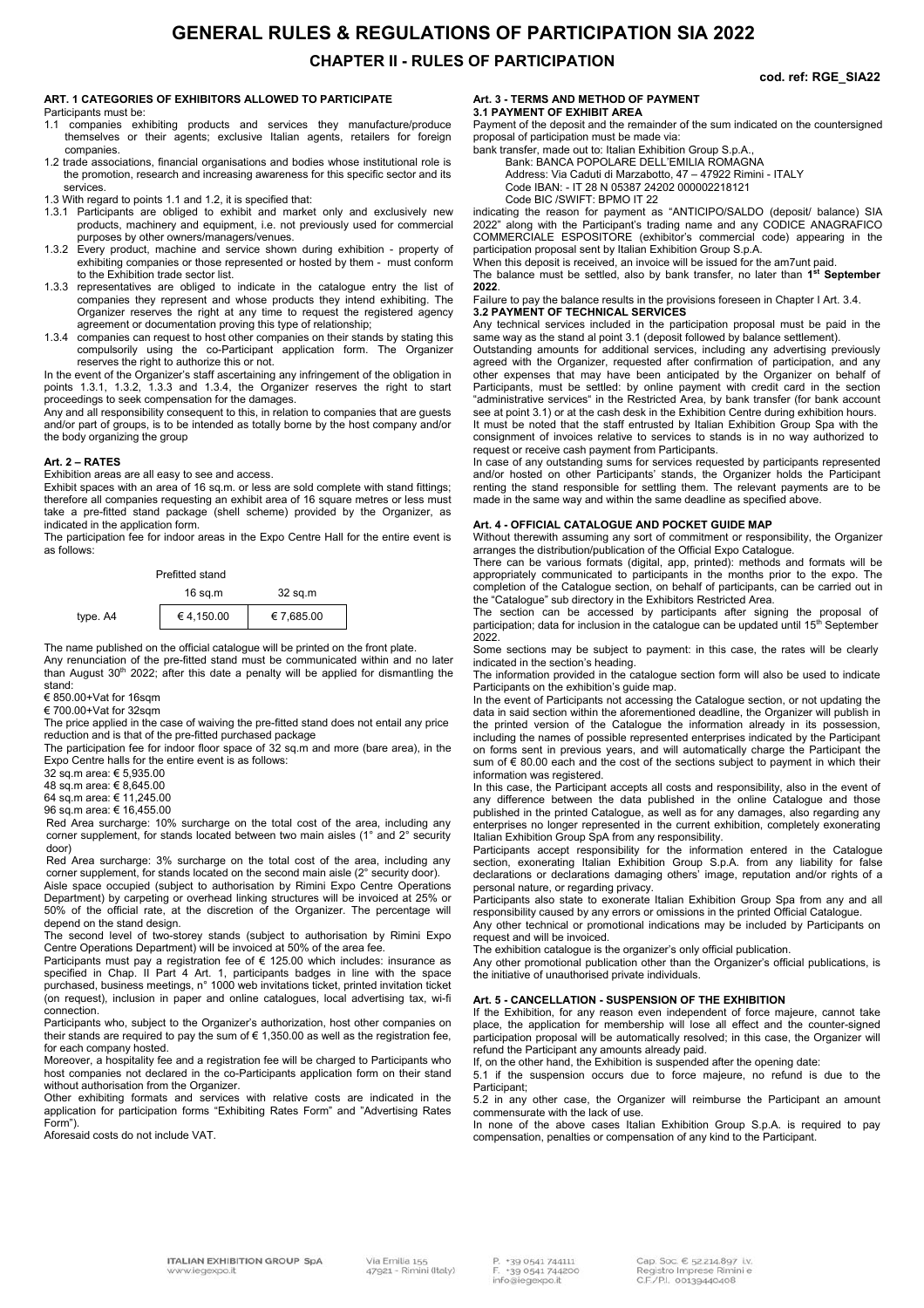## **GENERAL RULES & REGULATIONS OF PARTICIPATION SIA 2022 CHAPTER II - RULES OF PARTICIPATION**

#### **cod. ref: RGE\_SIA22**

### **Art. 6 - ENTRY PASSES**

The Organizer provides each Participant with free entry passes (otherwise known as exhibitor badges) in a number proportional to the square meters occupied. These badges will be available in the Reserved Area only after the Participant has paid the amount due for participation.

The Participant is responsible for all the material received, therefore, in the event of its loss, the Organizer is not required to replace the material, except by charging the invoice for the new material requested by the Participant.

The entry passes are strictly personal and cannot be transferred even temporarily.

#### **Art. 7 - PARKING**

The Exhibition Centre has various parking areas, some of which are reserved for Participants. Access to and parking in these areas are possible after purchasing parking permits (limited availability) in the Restricted Area's e-commerce section. Parking permits are valid for the entire period of the exhibition.

One parking permit is provided free of charge, included in the participation fee.

Permits are only valid for CARS.

#### **Art. 8 – EXHIBITION HOURS**

The Organizer has the right to modify the exhibition's duration, opening and closing date, and daily opening hours.

This right does not oblige Italian Exhibition Group S.p.A. to offer participants total refunds or compensation of any kind.

Participants and their staff may enter the Exhibition an hour and half before opening time and must leave the venue at closing time. The Organizer may authorise extensions of these times on request.

#### **Art. 9 - VISITORS**

The exhibition is open to trade members, who may visit the exhibition free of charge if they arrive with an invitation from a Participant. In order to access the exhibition, all trade members must demonstrate that they work in the sector by showing a business card or other form of proof of status.

Participating companies are forbidden to supply invitations to visitors who are not trade members or to schoolchildren.

In addition to the indications of the Consolidated Act of Public Safety Laws (TULPS). for further security, access to the expo centre is forbidden to any person in possession of offensive weapons (art. 30 TULPS), as well as any person in possession of toy weapons, stunning devices, blunt instruments, work tools, explosive and incendiary substances/devices and toxic chemical substances. Exceptions may be granted at the sole discretion of the Organizer.

The admittance of juveniles under the age of 18 is prohibited, if not accompanied by an adult

For further information on tickets, visitor access procedure, invitations for classes of students/schoolchildren and suchlike, please consult the visitor rules and regulations, on the website www.siaexpo.it

#### **Art. 10 - ADVERTISING**

Advertising media are managed by The Organizer, who has the faculty of realizing at its discretion any advertising solution it considers opportune in the entire expo centre area.

While Participants enjoy complete freedom of advertising on their stands, they may not use any form of publicity that causes disturbance or involves direct comparison with other Participants, or which has a negative effect in any way on the exhibition's spirit of trade hospitality.

More specifically, Participants are forbidden to:

- 10.1 carry out any form of advertising/ flyers/ leafleting in indoor and outdoor areas of the Exhibition Centre, except on their stands;
- 10.2 display billboards and/or samples, even if merely indicative, on behalf of companies not listed in the application form, in the "Catalogue" sub directory and not represented;
- 10.3 perform entertainment or shows of any kind with the aim of presenting products, even only on their own stand, without prior authorization by the Organizer.

10.4 Moreover, no company (whether a Participant, guest, or represented at the exhibition) may publish any logos or trademarks on official Organizer's promotional material except those agreed on in advance with the Organizer.

Without prejudice to the above clauses, all forms of publicity and/or advertising are allowed outside allocated exhibition areas only if previously authorised by the Organizer, and are subject to payment of the fees indicated in the advertising price lists.

Participants are totally and solely responsible for:

10.5 any civil, administrative or criminal liability deriving from advertising content;

10.6 any civil, administrative or criminal liability deriving from advertising action; 10.7 any and all liability with respect to participants and/or third parties in general for its advertising content or infringement of any laws, including those regarding competition.

Failure to comply with the aforementioned restrictions will result in the Participant being subject to a fine of €2,000 (two thousand) for each infringement of the aforementioned regulations ascertained by the Organizer.

The Organizer also reserves the right to lodge further claims for compensation of greater damage sustained.

#### **Art. 11 - RETAILING**

Spot sales and provision of paid services are strictly prohibited. The Participant accepts any and all responsibility for infringements of this prohibition, releasing Italian Exhibition Group S.p.A. from any consequent liability and/or obligation.

Disputes with other operators arising from this infringement, must be settled directly by the Participants involved, releasing Italian Exhibition Group S.p.A. from any relevant responsibility and/or obligation in this regard.

## **Art. 12 - CONFERENCES, CONTESTS, BUSINESS MEETINGS**

### **12.1 EXHIBITIONS**

Conferences, contests, business meetings and exhibitions of various types may be held during the Exhibition

#### **12.2 BUSINESS MEETINGS**

Italian Exhibition Group S.p.A. shall not be held in any way responsible in the event that one or more of the scheduled business meetings cannot be held, or in the event that dealings between buyer and Participant do not lead to the desired results; any and all relations between the latter shall be managed exclusively by the two parties involved, exonerating Italian Exhibition Group S.p.A. from all and any responsibility.

#### **Art. 13 - ALCOHOLIC BEVERAGES, BEVERAGES, FOOD, DIETARY PRODUCTS AND SUPPLEMENTS DISTRIBUTION**

Only small amounts of alcoholic beverages, food, dietary products & supplements may be served to visitors and only for tasting purposes, so must be moderate and suitable for eating or drinking on-site.

Above-mentioned products must compulsorily be compliant with Italian and European regulations, particularly regarding safety, personal health and the sale of said products.

Italian Exhibition Group S.p.A assumes no responsibility whatsoever in the event that, following checks carried out by the appropriate authorities, infringements are ascertained of the aforementioned regulations; any and every charge, consequence and sanction will be totally borne by the exhibitor in question, who will also be bound to respect all the contractual obligations regarding its participation in the expo.

Participants therefore also personally assume any and every onus and liability in relation to third parties in general in the event of false statements, as well as any damages due to the tasting/offer of products that do not meet legal requirements, totally exonerating Italian Exhibition Group S.p.A. regarding this matter.

Glasses, bottles or other glass objects may not be removed from stands: these items must be placed in areas accessible only to Participants' staff.

Participants and their staff are bound to comply and ensure compliance with the aforesaid safety requirements, bearing all liability for failure to do so.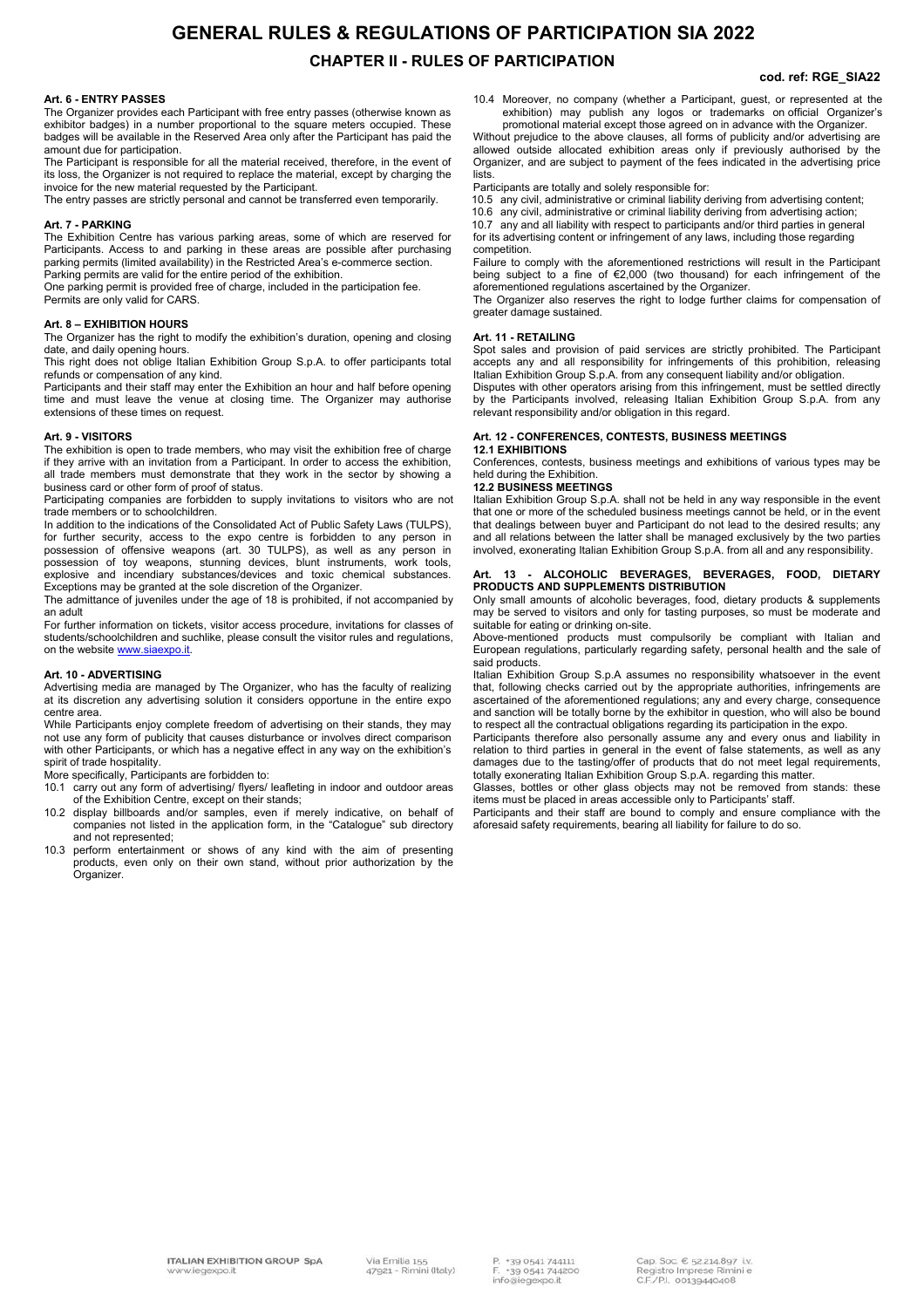## **GENERAL RULES & REGULATIONS OF PARTICIPATION SIA 2022 CHAPTER III - RULES OF PARTICIPATION - GENERAL CLAUSES**

**cod. ref: RGE\_SIA22**

#### **Art. 1 - DAMAGES - INSURANCE**

Italian Exhibition Group S.p.A. is not liable for damage to persons and property, regardless of how or by whom this might be caused.

After confirmation of participation in the exhibition, Italian Exhibition Group S.p.A. automatically insures individual exhibiting companies that have paid the registration fee as follows:

#### **1.1 PARTICIPANT'S "COMPANY MULTIRISK" COVERAGE:**

What is insured: goods, equipment, furniture, including the stand value for a total of € 26,000. In the event that the total value of the goods exceeds the amount of the Base Coverage referred to above, it is advisable to adhere to the optional supplementary coverage, which can be purchased by completing the form M downloadable in the area reserved for the exhibitor on the exhibition site, and which will allow to also activate other additional guarantees. In the absence of supplementary adhesion, the coverage of the damage will take place in proportion to the value ascertained in the appraisal by the Insurance Company.

Duration of coverage: period for which the insured items are on the Expo Centre premises, including installation and dismantling.

Risks insured: SUMMARY OF COVERAGE (\*)

Fire due to any cause – Lightning – explosion and outbreak produced by not explosive devices - Spontaneous combustion – Road vehicle impact – Theft – Robbery – Atmospheric phenomena - Rainwater or water pipe leakage – Collapse – Breakages (excluding fragile objects) – Falling aeroplane, aeroplane parts or air freight.

Damage caused to insured items by actions carried out by order of public authorities with the aim of preventing or limiting damage is considered the equivalent of the aforesaid exhibitions.

Expressly excluded from this insurance coverage: pilferage and pickpocketing – any damage to precious stones and metals, money and jewels.

Franchise: a general franchise of  $\epsilon$  250.00 to be borne by the claimant will be applied to each loss.

In the case of goods exhibited outdoors, the franchise is increased to  $\epsilon$  515.00 for each loss.

#### **1.2 REPORTING INCIDENTS**

The insured parties (individual Participants) must:

- 1.2.1 inform the insurance company (ZURICH INSURANCE PLC Malatestiana Bernardi Srl, address: Via Flaminia, 80 - 47923 RIMINI (ITALY) phone +39 0541 393477 - Fax +39 0541 393478 email: alessandra.ioni@malatestianabernardi.it) and Italian Exhibition Group Spa within 48 hours of the loss;
- 1.2.2 in the event of theft, immediately report the event also to the public authorities (to be attached to the claim form).

#### **1.3 PARTICIPANT'S "THIRD PARTY CIVIL LIABILITY" COVERAGE**

What is insured: civil liability of Participants and Participants' staff during the period of the exhibition, including stand installation (excluding loading and unloading of goods/materials) and dismantling operations, and any demonstrations or trials; with the exclusion of liability on behalf of the insured party in its role as manufacturer/producer.

Other Participants are considered third parties.

The policy does not cover damage to Participants' property and property held for any reason.

Maximum insurable values:  $\epsilon$  2,500,000.00 for each loss, with a limit of  $\epsilon$ 2,500,000.00 for each person suffering bodily injury and € 2,500,000.00 for damage to property. NB:

(\*) In the event of controversy, the ONLY DOCUMENTS ACCEPTED are the PARTICIPANT'S "COMPANY MULTIRISK" COVERAGE and PARTICIPANT'S "THIRD PARTY CIVIL LIABILITY" COVERAGE, deposited with Italian Exhibition Group S.p.A. The cost for the above insurance coverage is included in the registration fee (see General Rules & Regulation, Rates Article Chapter II Art 2).

Participants can, however, make direct arrangements for the insurance coverage they think most appropriate, independently of the aforementioned arrangements.

In fact, Participants duly exonerate Italian Exhibition Group S.p.A. from all liability deriving from the presence of goods, equipment, furnishings, stands, etc. on the premises where the event takes place.

#### **ART. 2 - INDUSTRIAL AND INTELLECTUAL PROPERTY RIGHTS**

Participants accept all liability for holding rights on brands, logos, patents, industrial inventions and models, and copyrights applicable to products and/or machinery on display. Participants therefore exonerate Italian Exhibition Group S.p.A. from all claims in the event of any such infringement or in the case of breach of competition regulations with regard to other Participants and third parties in general. Any disputes that may arise among Participants or between Participants and third parties must therefore be settled directly by said parties, exonerating Italian Exhibition Group S.p.A. from any liability and/or obligation.

#### **Art. 3 - EXHIBITION NAME OWNERSHIP**

As well as its trademarks, Italian Exhibition Group S.p.A. claims as its exclusive property the name "SIA HOSPITALITY DESIGN" and all its variations, abbreviations, simplifications and acronyms, and they may not be used without prior written authorisation by Italian Exhibition Group S.p.A..

#### **Art. 4 - CLAIMS**

Communications and/or complaints of any kind will only be taken into consideration if made in writing.

#### **Art. 5 - GENERAL RULES AND REGULATIONS, SUPPLEMENTS AND MODIFICATIONS**

The Organizer reserves the right to modify and/or integrate the Exhibition's General Rules & Regulations at any time with provisions intended to improve the exhibition. These provisions, in particular those specified in the online Technical Documents of the restricted area, are binding for all concerned, as they are an integral part of these General Rules & Regulations.

In the event of Participants' failure to comply with the General Rules & Regulations, Organizer reserves the right to take appropriate legal action to claim compensation for the damages.

#### **Art. 6 - PHOTOGRAPHIC AND VIDEO REPRODUCTION**

Italian Exhibition Group reserves the exclusive rights to any reproduction via photographs, videos, designs or other media of both the expo centre and individual stands. Only photographers/video makers authorized by Italian Exhibition Group can operate in the expo centre halls.

The aforementioned photographers/video makers will gather and process photographic and video images and/or interviews regarding exhibited products, machinery and material and/or written material of which participants are the owners, producers/manufacturers and/or licensees, exclusively for informative purposes or corporate, advertising and promotional communication, in particular, purely as an example that is in no way exhaustive, by diffusion in daily papers, periodicals, television, posters, informative and/or illustrative brochures, newsletters, Web sites – such as, for example, the www.iegexpo.it Web site and connected sites - social network profiles (Facebook, Twitter, Whatsapp, YouTube, Vimeo, and suchlike) in ebooks (digital publishing), printed publications (exhibition catalogues, Trendbooks, etc…) in general (the list is given purely as an example and must not be intended as complete).

By signing these Rules and Regulations, participants express specific consent to the aforementioned shooting/recordings and their use as indicated above, without claiming any economic compensation. In the event of participants not intending to authorize the aforementioned photo/video coverage, they must communicate this to the photographer/video maker before it is carried out.

#### **Art. 7 - ACCEPTANCE OF GENERAL RULES AND CONDITIONS- OFFICIAL LANGUAGE, APPLICABLE LAW AND COMPETENT COURT**

On submission of the application form and following signing of the "participation proposal", applicants:

- 7.1 unconditionally accept the provisions of these Rules and Regulations and Technical Rules and Regulations;
- 7.2 undertake to respect and make their standfitters/suppliers respect the Technical Rules and Regulations, always viewable on the exhibition website and integral part of the application form and consequent signed participation proposal
- 7.3 acknowledge Italian as the official language in any document and communication (included commercial ones) and the applicability of Italian Law;

7.4 acknowledge the exclusive competence of Rimini Court for any controversy. Unless expressly specified, the articles of these rules and regulations are applicable to both Participants renting exhibit space and those taking part with contra-deals.

#### **ART. 8 - LEGISLATIVE DECREE 231/2001, CODE OF ETHICS AND TERMINATION**

Italian Exhibition Group has approved and adopted the Organization, Management and Control System as per Legislative Decree. 8 June 2001, N°. 231 (hereafter indicated as "System") and its Code of Ethics, which indicates the ethics principles it applies when carrying out its business. These documents are accessible in electronic format on the www.iegexpo.it Web site.

Participants declare that they know the regulations in Legislative Decree 231/2001, share the values indicated in Italian Exhibition Group's Code of Ethics and the principles of the aforementioned regulations and intend abstaining from any and all behaviour contrary to them in the execution of this contract.

Any infringement of these principles is considered as a breach of contract and, as such, authorizes Italian Exhibition Group to terminate the existing relations, as per and according to Article 1456 of Italian Civil Law.